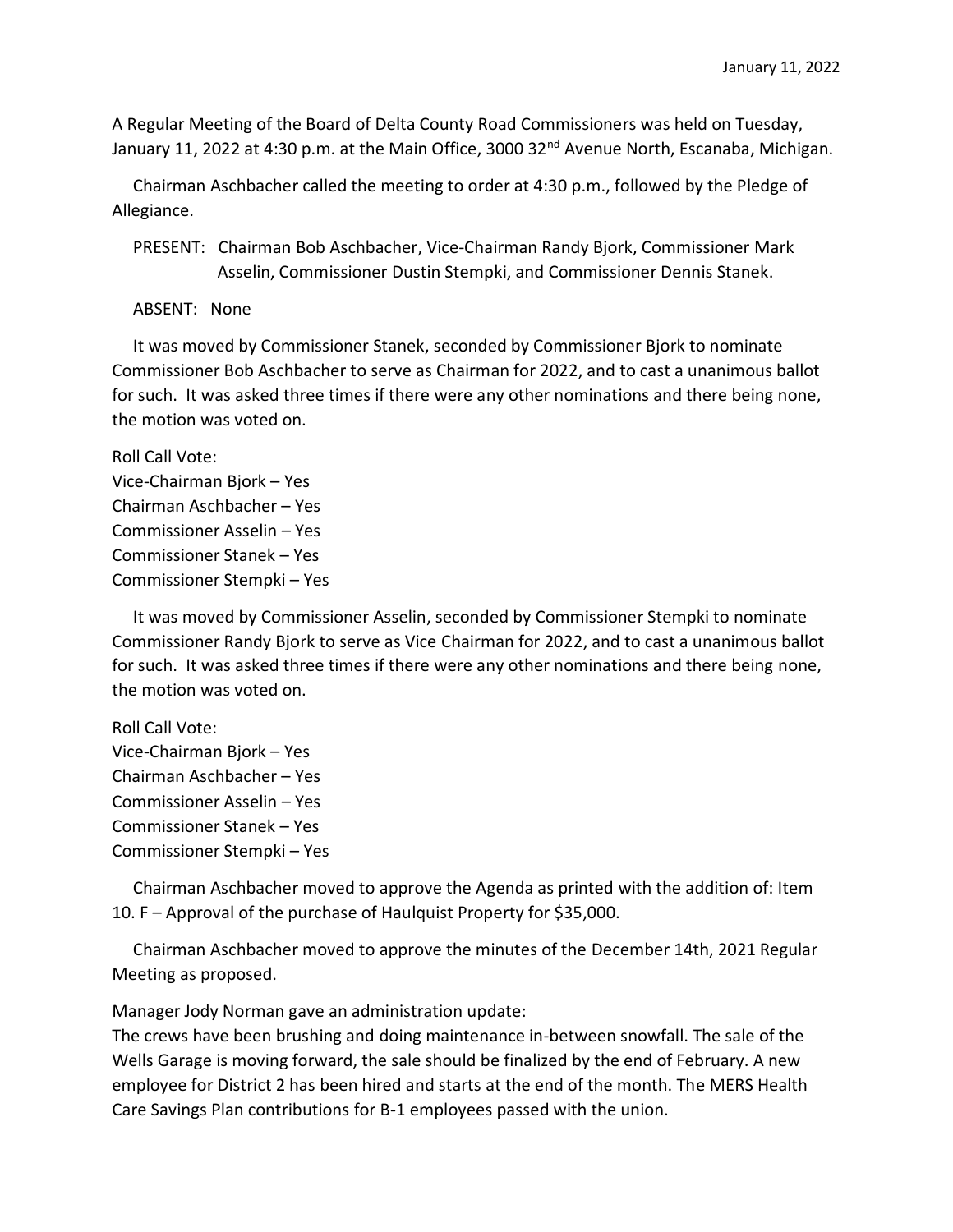Policy #49 – Harassment & Unlawful Retaliation in the Workplace was reviewed and updated.

Policy #11 – Drug & Alcohol Policy was reviewed and updated in order to review the chain of events necessary when an accident occurs.

It was moved by Commissioner Stempki, seconded by Vice-Chairman Bjork to approve Bills Payable Voucher No. 2588 in the amount of \$131,517.83 & No. 2589 in the amount of \$142,869.29

Roll Call Vote: Vice-Chairman Bjork – Yes Chairman Aschbacher – Yes Commissioner Asselin – Yes Commissioner Stanek – Yes Commissioner Stempki – Yes

It was moved by Commissioner Stempki, seconded by Vice-Chairman Bjork to approve Payroll Voucher No. 69147 in the amount of \$102,125.39 & No. 69148 in the amount of \$89,870.08 as presented and reviewed.

Roll Call Vote: Vice-Chairman Bjork – Yes Chairman Aschbacher – Yes Commissioner Asselin – Yes Commissioner Stanek – Yes Commissioner Stempki – Yes

It was moved by Commissioner Stempki and seconded by Chairman Aschbacher to approve the Board Meeting Schedule for 2022.

 $Ayes - 5$  Nays  $-0$ 

The following resolution was offered by Commissioner Stempki seconded by Commissioner Asselin:

**BE IT RESOLVED** Manager Jody Norman & Engineer Nancy Roseman are approved to sign MDOT

Contract #21-5314 for Hot mix asphalt wedging and overlay, aggregate shoulders and pavement markings along County Road 535 (H Road/F Road/8th Road/D Road) from M-35 to US-2/US-41; and all together with necessary related work

 $Aves - 5$  Nays  $-0$ 

## **RESOLUTION DECLARED ADOPTED**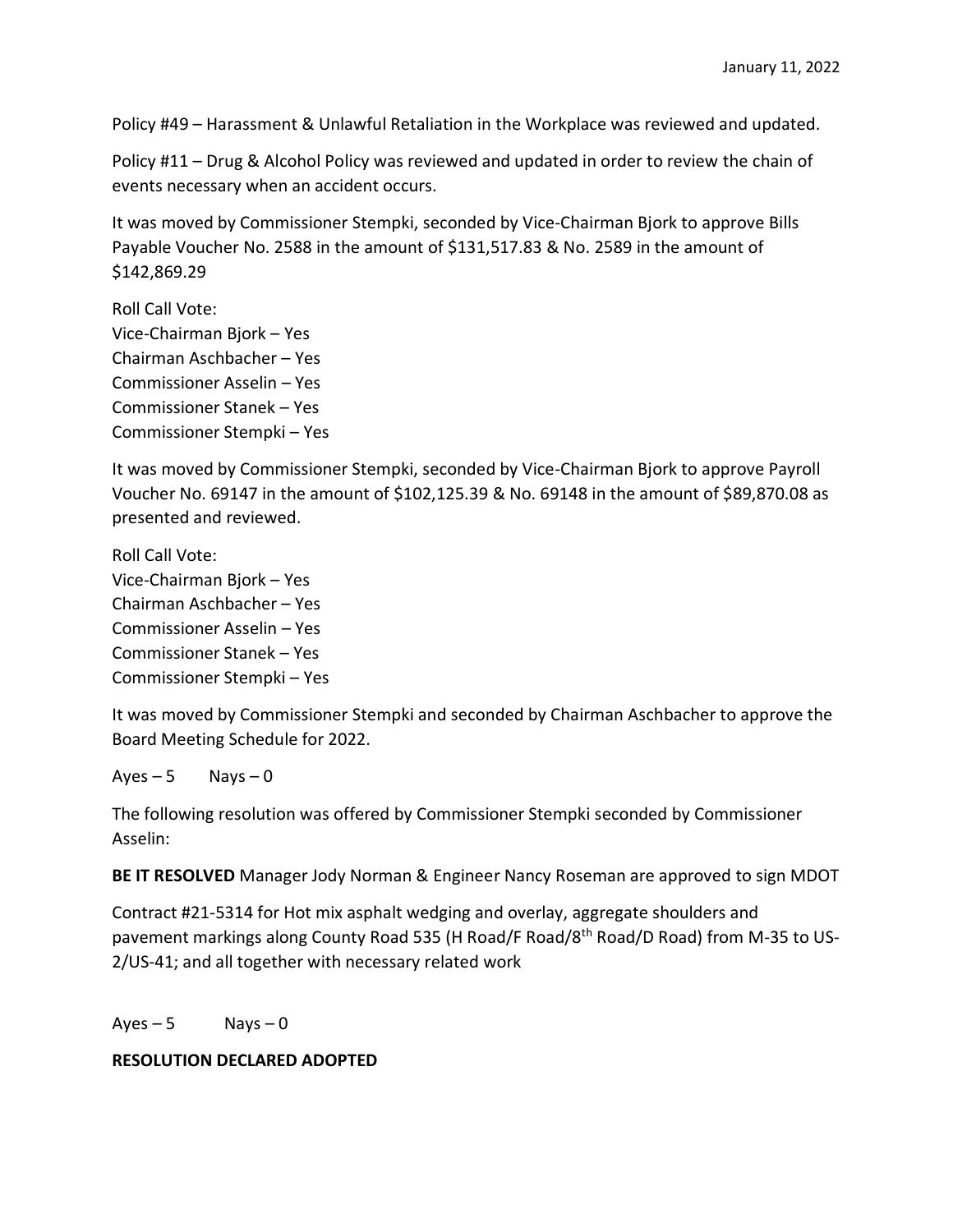It was moved by Commissioner Stanek, seconded by Commissioner Stempki, to authorize Chairman Aschbacher to sign the FY 2021 Act 51 Report.

 $Ayes - 5$  Nays  $-0$ 

It was moved by Vice-Chairman Bjork, seconded by Commissioner Asselin, to approve the FY 2021 Final Budget with line item transfers per General Appropriations Act.

 $Ayes - 5$  Nays  $-0$ 

It was moved by Commissioner Stempki, seconded by Commissioner Stanek to approved the Project/Material Agreement for Fairbanks Township.

 $Aves - 5$  Nays  $-0$ 

It was moved by Commissioner Asselin, seconded by Commissioner Stempki to approve the Purchase of additional Haulquist Property for \$35,000.

Under Commissioners comments County Board liaison John Malnar discussed requesting a raise from the County Board with the commissioners:

It was moved by Commissioner Asselin, seconded by Commissioner Stempki to request the following salary increase from the Delta County Board: A \$25/month increase in 2022, a \$25/month increase in 2023, and a \$25/month increase in 2024. A formal e-mail request will be sent to John Malnar from Office Clerk, Sam Grau, for John to present to the County Board.

 $Ayes - 5$  Nays  $-0$ 

 There being no further business to come before the board at this time, Chairman Aschbacher moved to adjourn the meeting at 5:37 pm.

\_\_\_\_\_\_\_\_\_\_\_\_\_\_\_\_\_\_\_\_\_\_\_\_\_\_\_\_\_\_\_\_ \_\_\_\_\_\_\_\_\_\_\_\_\_\_\_\_\_\_\_\_\_\_\_\_\_\_\_\_\_\_\_\_

Robert Aschbacher, Chairman Samantha Grau, Deputy County Clerk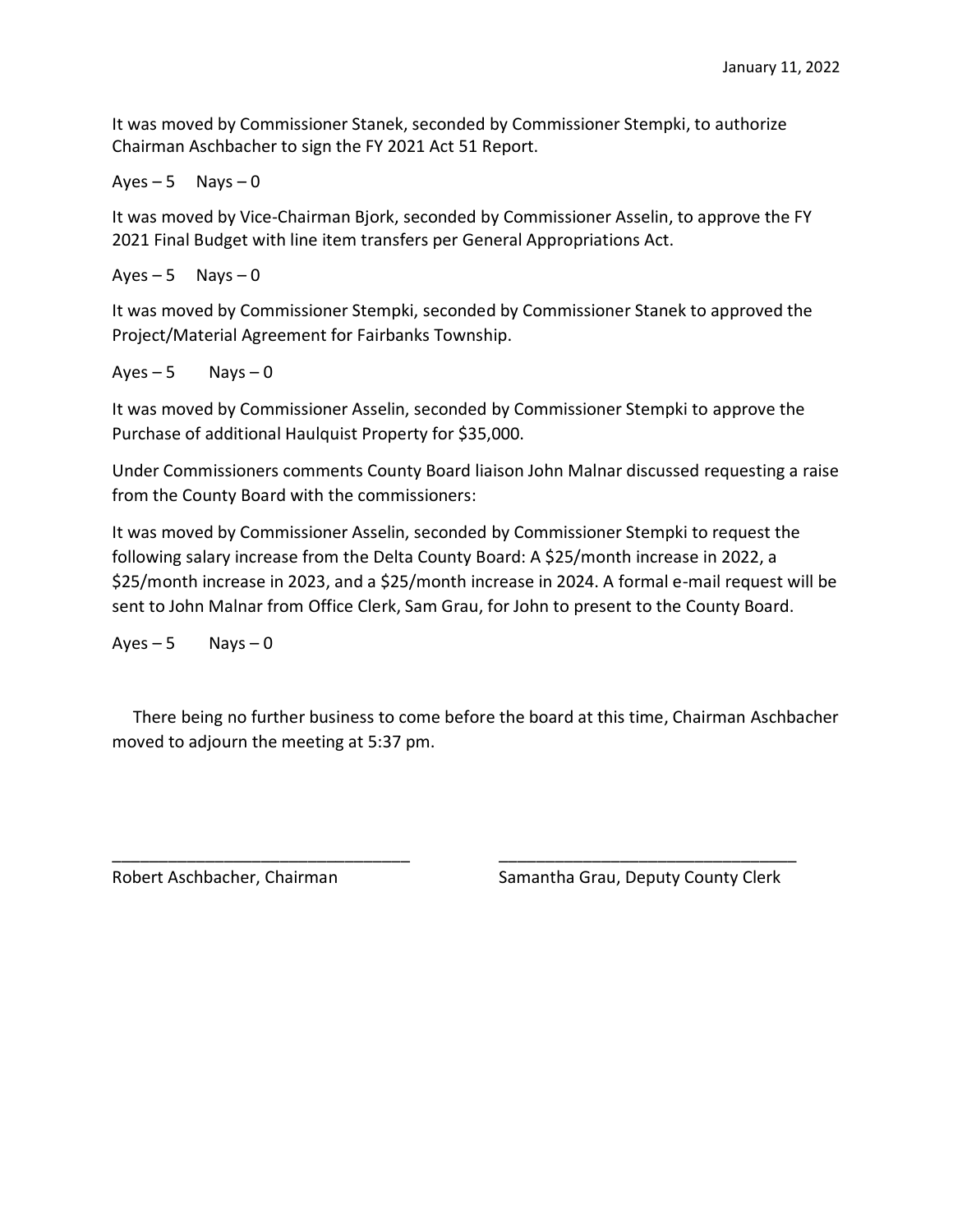| FY 2021 Budget Amendment and Final Comparison to Actual with Line Item Transfers-Approved 1/11/2022 |        |               |               |                  |               |                   |               |               |  |
|-----------------------------------------------------------------------------------------------------|--------|---------------|---------------|------------------|---------------|-------------------|---------------|---------------|--|
| <b>Revenues</b>                                                                                     |        |               |               |                  |               |                   |               |               |  |
|                                                                                                     |        |               |               |                  |               |                   |               |               |  |
|                                                                                                     |        | Proposed      |               | 9/30/21 Approved | Prorated      | 2021 Final Budget | 2021 Actual   |               |  |
|                                                                                                     |        | 2021 Budget   | Amendment#1   | Amended Budget   | Dist. Expense | (w/FB & OH dist.) | Revenue       | Variance      |  |
| <b>Federal Grants:</b>                                                                              | 501    |               |               |                  |               |                   |               |               |  |
| CR 420 Safety Guardrail 207351                                                                      |        | 56.53         |               | 56.53            |               | 56.53             | 56.53         | 0.00          |  |
| CR 418 Paving 205816                                                                                |        | 267,000.00    | (5,805.39)    | 261, 194. 61     |               | 261, 194.61       | 261, 194.61   | 0.00          |  |
| CR 426 Paving 205823                                                                                |        | 434,000.00    | (17,078.76)   | 416,921.24       |               | 416,921.24        | 416,921.24    | 0.00          |  |
| CR 426 Shoulders 210339                                                                             |        | 305,000.00    | 48.61         | 305,048.61       |               | 305,048.61        | 305,048.61    | 0.00          |  |
| CR 531 Paving-ONLY State Funded, NOT Fed.                                                           |        | 115,943.47    | (115, 943.47) | 0.00             |               | 0.00              |               | 0.00          |  |
| CR 434 FA Grade Lift                                                                                |        | 75,000.00     | (75,000.00)   | 0.00             |               | 0.00              |               | 0.00          |  |
| CR 529 FA Grade Lift                                                                                |        | 75,000.00     | (75,000.00)   | 0.00             |               | 0.00              |               | 0.00          |  |
| CR 533 Bridge - CANCELLED                                                                           |        | 235,000.00    | (235,000.00)  | 0.00             |               | 0.00              |               | 0.00          |  |
| <b>Total Federal Grants</b>                                                                         |        | 1,507,000.00  | (523, 779.01) | 983,220.99       |               | 983,220.99        | 983,220.99    | 0.00          |  |
| <b>State Grants:</b>                                                                                | 539    |               |               |                  |               |                   |               |               |  |
| CR 418 Paving 205816                                                                                |        |               | 30,000.00     | 30.000.00        |               | 30,000.00         | 30.000.00     | 0.00          |  |
| CR 426 Paving 205823                                                                                |        |               | 49,960.00     | 49,960.00        |               | 49,960.00         | 49,960.00     | 0.00          |  |
| CR 531 Paving 211556                                                                                |        |               | 101,562.60    | 101,562.60       |               | 101,562.60        | 101,562.60    | 0.00          |  |
| <b>MTF Allocation</b>                                                                               | 546    | 6,490,000.00  | 190,000.00    | 6,680,000.00     |               | 6,680,000.00      | 6,831,967.23  | (151, 967.23) |  |
| MTF Snow Funds & Engineering Reimbursement                                                          | 546    | 60,000.00     | 4,842.55      | 64,842.55        |               | 64,842.55         | 64,842.55     | 0.00          |  |
| <b>Total State Grants</b>                                                                           |        | 6,550,000.00  | 376,365.15    | 6,926,365.15     |               | 6,926,365.15      | 7,078,332.38  | (151, 967.23) |  |
| Contributions from Local Units - Township Cont                                                      | 583    | 500,000.00    | 203,561.87    | 703,561.87       |               | 703,561.87        | 703,561.87    | 0.00          |  |
| <b>Charges for Services:</b>                                                                        |        |               |               |                  |               |                   |               |               |  |
| <b>Trunkline Maintenance</b>                                                                        | 627    | 1,600,000.00  | 539,458.22    | 2,139,458.22     |               | 2,139,458.22      | 2,139,439.07  | 19.15         |  |
| Trunkline Non-Maintenance (TWA)                                                                     | 628    | 80,000.00     | 102,115.77    | 182, 115.77      |               | 182, 115.77       | 182,213.19    | (97.42)       |  |
| Trunkline Maintenance Audit Adjustment                                                              | 627-01 | 0.00          | 327,224.00    | 327,224.00       |               | 327,224.00        | 327,224.00    | 0.00          |  |
| <b>Driveway Permits</b>                                                                             | 609    | 1,000.00      | (100.00)      | 900.00           |               | 900.00            | 900.00        | 0.00          |  |
| <b>Transportation Permits</b>                                                                       | 610    | 7,000.00      | 12,478.56     | 19,478.56        |               | 19,478.56         | 19,478.56     | 0.00          |  |
| <b>Abandonment Fees</b>                                                                             |        |               |               | 0.00             |               | 0.00              |               | 0.00          |  |
| <b>Total Charges for Services</b>                                                                   |        | 1,688,000.00  | 981,176.55    | 2,669,176.55     |               | 2,669,176.55      | 2,669,254.82  | (78.27)       |  |
| <b>Interest Earned</b>                                                                              | 665    | 19,000.00     | 5,000.00      | 24,000.00        |               | 24,000.00         | 23,460.86     | 539.14        |  |
| <b>Other Revenue:</b>                                                                               |        |               |               |                  |               |                   |               |               |  |
| Contribution/donation-Private sources                                                               | 675    | 68,000.00     | (6,720.00)    | 61,280.00        |               | 61,280.00         | 61,280.00     | 0.00          |  |
| Reimbursements - Non-Road Services                                                                  | 676    | 60,000.00     | 85,793.27     | 145,793.27       |               | 145,793.27        | 145,793.27    | 0.00          |  |
| Scrap & Salvage Sales                                                                               | 643    | 1,500.00      | 6,127.30      | 7,627.30         |               | 7,627.30          | 7,627.30      | 0.00          |  |
| Gain/Loss on Equipment Disposal                                                                     | 693    | 70,500.00     | (59, 947.00)  | 10,553.00        |               | 10,553.00         | 10,553.00     | 0.00          |  |
| Sundry Refunds/Rebates                                                                              | 687    |               |               | 0.00             |               | 0.00              |               | 0.00          |  |
| <b>Total Other Revenue</b>                                                                          |        | 200,000.00    | 25,253.57     | 225, 253.57      |               | 225, 253.57       | 225, 253.57   | 0.00          |  |
| <b>Total Revenue</b>                                                                                |        | 10,464,000.00 | 1,067,578.13  | 11,531,578.13    |               | 11,531,578.13     | 11,683,084.49 | (151, 506.36) |  |
|                                                                                                     |        |               |               |                  |               |                   |               |               |  |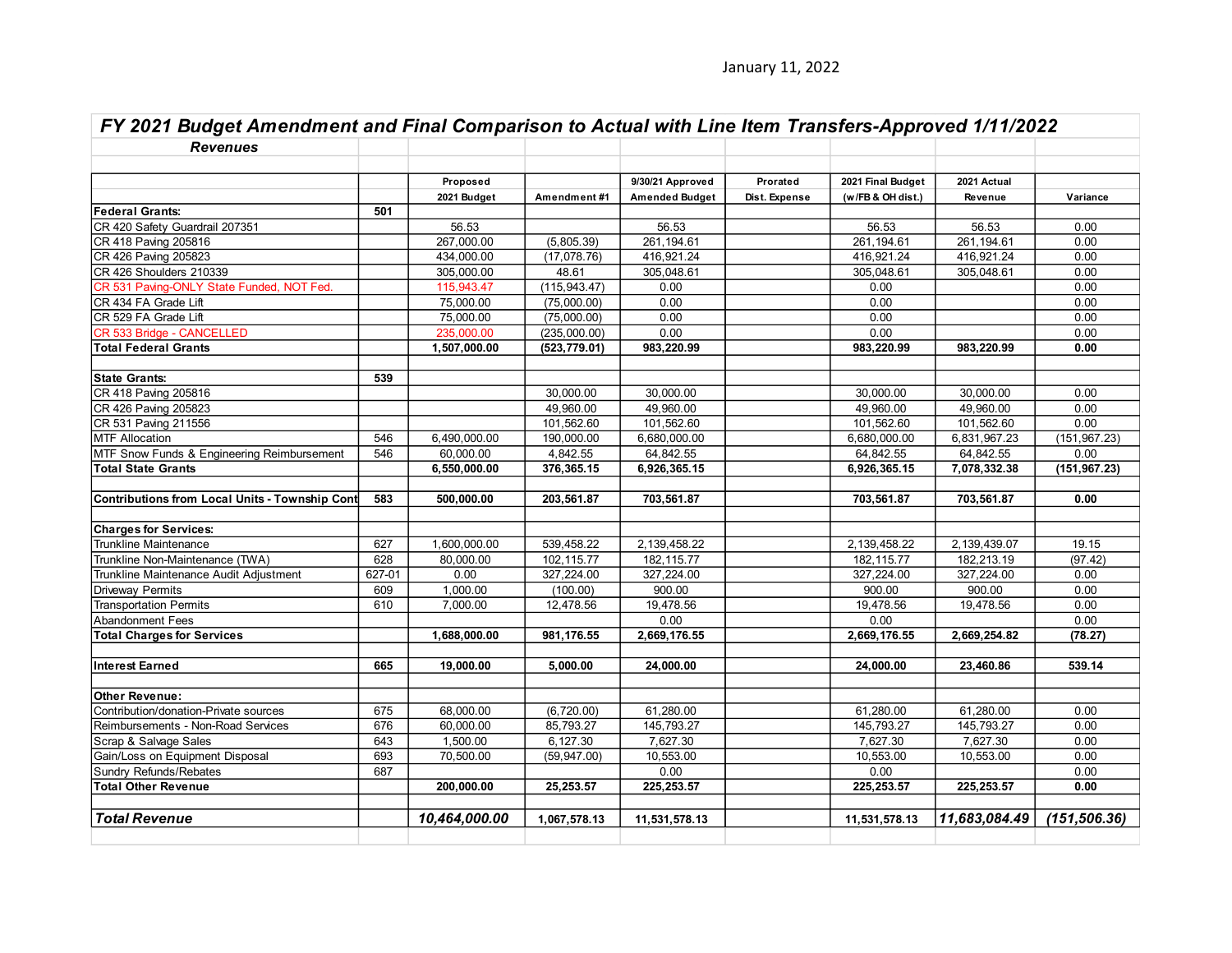| FY 2021 Budget Amendment and Final Comparison to Actual with Line Item Transfers-Approved 1/11/2022 |         |                          |                  |                       |                |                   |                |                        |                      |                |
|-----------------------------------------------------------------------------------------------------|---------|--------------------------|------------------|-----------------------|----------------|-------------------|----------------|------------------------|----------------------|----------------|
| <b>Expenditures</b>                                                                                 |         |                          |                  |                       |                |                   |                |                        |                      |                |
|                                                                                                     |         | Proposed                 |                  |                       | Prorated       | 2021 Final Budget | 2021 Actual    |                        | Prop. Line Iten Xfer | Final          |
|                                                                                                     |         | 2021 Budget              | Amendment#1      | <b>Amended Budget</b> | Dist. Expense  | (w/FB & OH dist.) | Expenditure    | Variance               | per Gen. App. Act    | <b>Budget</b>  |
| Primary Preservation & Structural Improvements                                                      | 459-460 |                          |                  |                       |                |                   |                |                        |                      |                |
| CR 418 Paving 205816                                                                                |         | 400,000.00               | (69, 306.35)     | 330,693.65            |                | 330,693.65        | 332,796.31     |                        |                      | 330,693.65     |
| CR 426 Paving 205823                                                                                |         | 650,000.00               | (118, 967.03)    | 531,032.97            |                | 531,032.97        | 534,040.26     |                        |                      | 531,032.97     |
| CR 426 Shoulders 210339                                                                             |         | 400,000.00               | (58, 837.10)     | 341, 162.90           |                | 341, 162.90       | 342,823.09     |                        |                      | 341, 162.90    |
| CR 531 Paving                                                                                       |         | 258,000.00               | (122, 225.30)    | 135,774.70            |                | 135,774.70        | 136,616.28     |                        |                      | 135,774.70     |
| CR 470 Pulverize/Pave                                                                               |         | 115,000.00               | (76, 340.31)     | 38,659.69             |                | 38,659.69         | 40,485.19      |                        |                      | 38,659.69      |
| CR 434 FA Grade Lift                                                                                |         | 90,000.00                | (89, 158.35)     | 841.65                |                | 841.65            | 1,666.91       |                        |                      | 841.65         |
| CR 529 FA Grade Lift                                                                                |         | 90,000.00                | (89, 543.69)     | 456.31                |                | 456.31            | 1,115.01       |                        |                      | 456.31         |
| Other Heavy Primary work                                                                            |         | 615,000.00               | (580, 015.61)    | 34,984.39             |                | 34,984.39         | 72,581.98      |                        |                      | 34,984.39      |
| Future Design Engineering                                                                           |         | 110,000.00               | (83,044.60)      | 26,955.40             |                | 26,955.40         | 27,086.57      |                        |                      | 26,955.40      |
| <b>Total Primary Preservation/Structural Imp.</b>                                                   |         | 2,728,000.00             | (1, 287, 438.34) | 1,440,561.66          | 48,950.93      | 1,489,512.59      | 1,489,211.60   | 300.99                 | (300.99)             | 1,489,211.60   |
| Primary Routine & Prev. Maintenance                                                                 | 467-468 | 2,400,000.00             | 561,305.24       | 2,961,305.24          | 313,550.96     | 3,274,856.20      | 3,273,070.49   | 1,785.71               | (1,785.71)           | 3,273,070.49   |
|                                                                                                     |         |                          |                  |                       |                |                   |                |                        |                      |                |
| <b>Local Preservation/Structural Improvements</b>                                                   | 489-490 |                          |                  |                       |                |                   |                |                        |                      |                |
| Future Project Design Engineering**                                                                 |         | 10,000.00                | (10,000.00)      | 0.00                  |                | 0.00              |                |                        |                      | 0.00           |
| Other Local Preservation/Structural Improvements                                                    |         | 450,000.00               | (17, 289.38)     | 432,710.62            |                | 432,710.62        | 482,977.02     |                        |                      | 432,710.62     |
| <b>Total Local Preservation/Structural Improv.</b>                                                  |         | 460,000.00               | (27, 289.38)     | 432,710.62            | 50,577.39      | 483,288.01        | 482,977.02     | 310.99                 | (310.99)             | 482,977.02     |
| Local Routine & Preventative Maintenance                                                            | 497-498 | 2,000,000.00             | (45, 671.58)     | 1,954,328.42          | 405,568.40     | 2,359,896.82      | 2,357,283.06   | 2,613.76               | (2,613.76)           | 2,357,283.06   |
| <b>Net Equipment Expense:</b>                                                                       |         |                          |                  |                       |                |                   |                |                        |                      |                |
| <b>Direct Equipment Expense</b>                                                                     | 510     | 600,000.00               | 39,000.00        | 639,000.00            |                | 639,000.00        | 926,779.59     |                        |                      | 639,000.00     |
| Depreciation Expense - Road Equipment                                                               | 139     | 830,000.00               |                  | 830,000.00            |                | 830,000.00        | 790,885.38     |                        |                      | 830,000.00     |
| Indirect Equipment Expense                                                                          | 511     | 400,000.00               | (48,000.00)      | 352,000.00            |                | 352,000.00        | 440,061.65     |                        |                      | 352,000.00     |
| Depreciation Exp. - Shop Equip & Bldg./Fixt.                                                        | 137-141 | 211,000.00               |                  | 211,000.00            |                | 211,000.00        | 217, 183.65    |                        |                      | 211,000.00     |
| <b>Operating Equipment Expense</b>                                                                  | 512     | 250,000.00               | (60,000.00)      | 190,000.00            |                | 190,000.00        | 183,215.77     |                        |                      | 190,000.00     |
| <b>Less: Equipment Rentals</b>                                                                      | 669     | (1,841,000.00)           | 95,333.92        | (1,745,666.08)        |                | (1,745,666.08)    | (1,745,666.08) |                        |                      | (1,745,666.08) |
| <b>Total Net Equipment Expense</b>                                                                  |         | 450,000.00               | 26,333.92        | 476,333.92            | 388,415.40     | 864,749.32        | 812,459.96     | 52,289.36              | (52, 289.36)         | 812,459.96     |
| <b>Distributive Expense</b>                                                                         |         |                          |                  |                       |                |                   |                |                        |                      |                |
| Fringe Benefits                                                                                     | 513     | 1,450,000.00             | 210,271.97       | 1,660,271.97          |                |                   |                |                        |                      | 0.00           |
| Fringe Benefits (MERS funding)                                                                      | 513     | 600,000.00               | 100,000.00       | 700,000.00            |                |                   |                |                        |                      | 0.00           |
| Less: Fringe Benefits Recovered                                                                     | 513     | (400,000.00)             | (260, 005.24)    | (660, 005.24)         |                |                   |                |                        |                      | 0.00           |
| <b>Other Distributive</b>                                                                           | 514     | 110,000.00               | (65,000.00)      | 45.000.00             |                |                   |                |                        |                      | 0.00           |
| <b>Total Distributive Expense</b>                                                                   |         | 1,760,000.00             | (14, 733.27)     | 1,745,266.73          | (1,745,266.73) | 0.00              | 0.00           | 0.00                   | 0.00                 | 0.00           |
|                                                                                                     |         |                          |                  |                       |                |                   |                |                        |                      |                |
| Net Administrative Expense:                                                                         | 515     | 555,000.00               |                  | 465,000.00            |                |                   |                |                        |                      |                |
| Administrative Expense                                                                              |         |                          | (90,000.00)      |                       |                | 465,000.00        | 1,023,942.32   | (558, 942.32)<br>78.27 |                      | 465,000.00     |
| <b>Less: STLM Overhead Recovered</b>                                                                | 629     | (150,000.00)             | (40, 158.08)     | (190, 158.08)         |                | (190, 158.08)     | (190, 236.35)  |                        |                      | (190, 158.08)  |
| <b>Less: Overhead Recovered</b>                                                                     | 630     | (5.000.00)<br>400,000.00 | (4.390.05)       | (9.390.05)            |                | (9,390.05)        | (9.505.23)     | 115.18                 |                      | (9,390.05)     |
| <b>Total Net Administrative Expense</b>                                                             |         |                          | (134, 548.13)    | 265,451.87            | 538,203.65     | 803,655.52        | 824,200.74     | (20, 545.22)           | 20,545.22            | 824,200.74     |